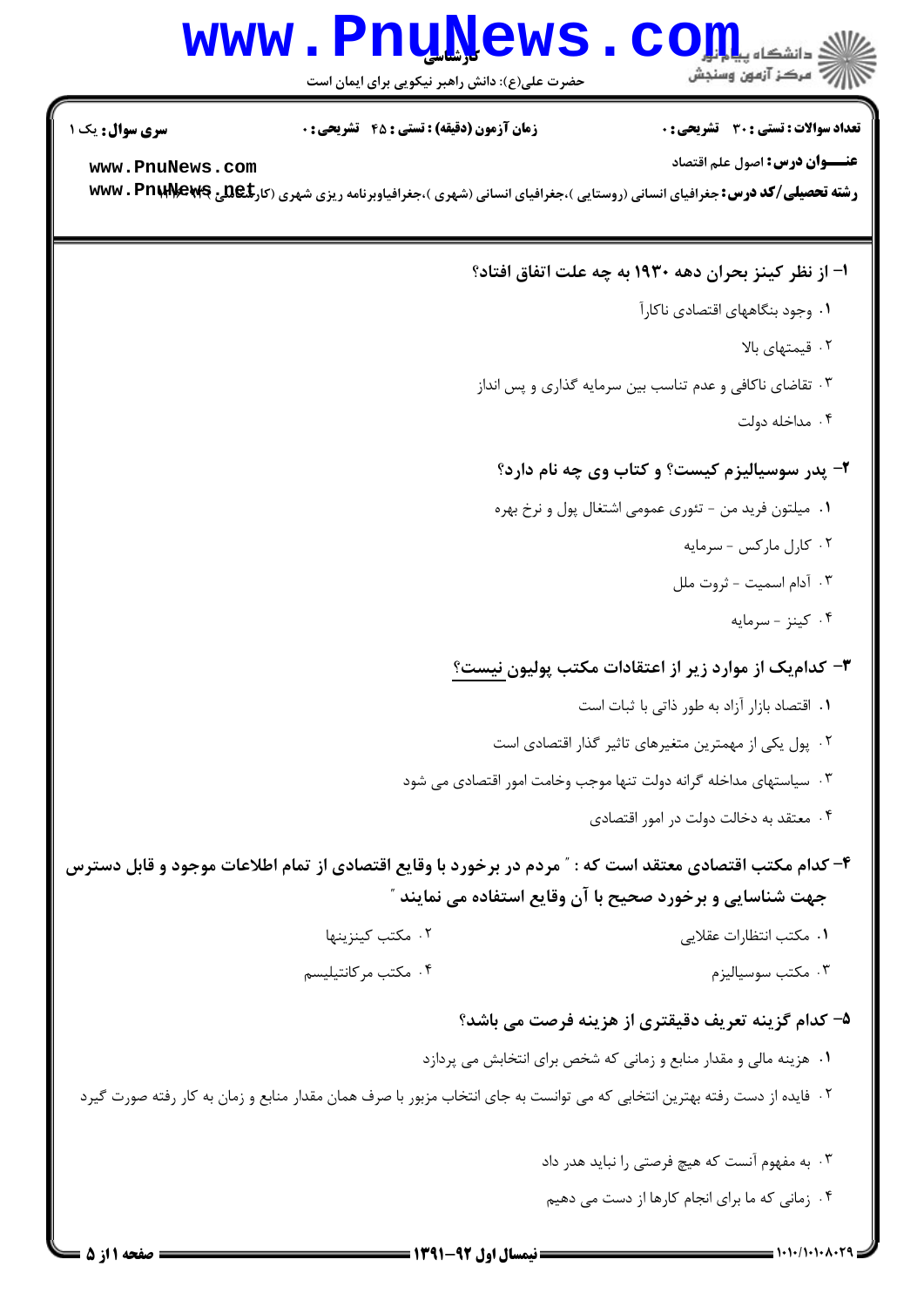|                        | www.PnuNews<br>حضرت علی(ع): دانش راهبر نیکویی برای ایمان است                                                                                                                                        | اللاد دانشگاه پیاور از ایران<br>۱۳۱۱ - مرکز آزمون وسنجش         |
|------------------------|-----------------------------------------------------------------------------------------------------------------------------------------------------------------------------------------------------|-----------------------------------------------------------------|
| <b>سری سوال : ۱ یک</b> | زمان آزمون (دقیقه) : تستی : 45 تشریحی : 0                                                                                                                                                           | <b>تعداد سوالات : تستی : 30 ٪ تشریحی : 0</b>                    |
| www.PnuNews.com        | <b>رشته تحصیلی/کد درس:</b> جغرافیای انسانی (روستایی )،جغرافیای انسانی (شهری )،جغرافیاوبرنامه ریزی شهری (کار <b>تگهللج WWW . Pnuk) W</b>                                                             | <b>عنـــوان درس:</b> اصول علم اقتصاد                            |
|                        |                                                                                                                                                                                                     | ۶– به چه علت منحنی امکانات تولید نسبت به مبداً مختصات مقعر است؟ |
|                        | ۰۲ قانون بازده نزولي                                                                                                                                                                                | ٠١ نرخ نهايي تبديل                                              |
|                        | ۰۴ قانون هزينه هاي نزولي                                                                                                                                                                            | ۰۳ عدم محدوديت منابع                                            |
|                        | ۷-عبارت مقابل مبین کدام قانون است : " هر واحد اضافی از یک کالا برای مصرف کننده ارزش کمتری دارد و بر<br>همین اساس وی برای واحدهای اضافی و بیشتر از یک کالا حاضر به پرداخت قیمت پایینتر و کمتری است " |                                                                 |
|                        | ۰۲ قانون بازده نزولی                                                                                                                                                                                | ۰۱ قانون هزینه های صعودی                                        |
|                        | ۰۴ قانون نزولی بودن مطلوبیت نهایی                                                                                                                                                                   | ۰۳ قانون بازده صعودي                                            |
|                        |                                                                                                                                                                                                     | ۸- نظریه چیست؟                                                  |
|                        |                                                                                                                                                                                                     | ٠١ نظريه ، فرضيه ايست كه ثابت شده است                           |
|                        |                                                                                                                                                                                                     | ۰۲ نظریه همان فرضیه است                                         |
|                        |                                                                                                                                                                                                     | ۰۳ نظریه برخی از فرضیه ها هستند که پس از آزمون مکرر رد می شوند  |
|                        |                                                                                                                                                                                                     | ۰۴ نظریه مبین رابطه میان متغیرهاست                              |
|                        | ۹- در اقتصاد کاملا آزاد ( بدون دخالت دولت ) مساله، چه تولید شود؟ و چگونه تولید شود؟ به چه وسیله ای حل می                                                                                            |                                                                 |

## شود؟

- ۰۲ به وسیله قوانین ٠١. به وسيله ماليات ۰۴ توسط نخبگان جامعه ۰۳ به وسیله مکانیسم قیمتها
- ∙ا− کدامیک از عوامل زیر در مقدار تقاضای یک فرد موثر نمی باشد؟ ۰۳ درآمد فرد ۲. مقدار عرضه کالا ۰۴ سلیقه فرد ١. قيمت كالا 11- اگر با افزایش در آمد و ثابت ماندن سایر عوامل ، تقاضا ی کالایی افزایش یابد آن کالا................ ۰۳ عادی است ۰۲ لوکس است ۰۴ ضروری است ۰۱ پست است
	- ۱۲- کدامیک از عوامل زیر به انتقال منحنی عرضه منجر می شود؟ ۲. درآمد مصرف کنندگان ٠١ قيمت كالا ۰۴ سليقه مصرف كنندگان ۰۳ تغییر در هزینه های تولید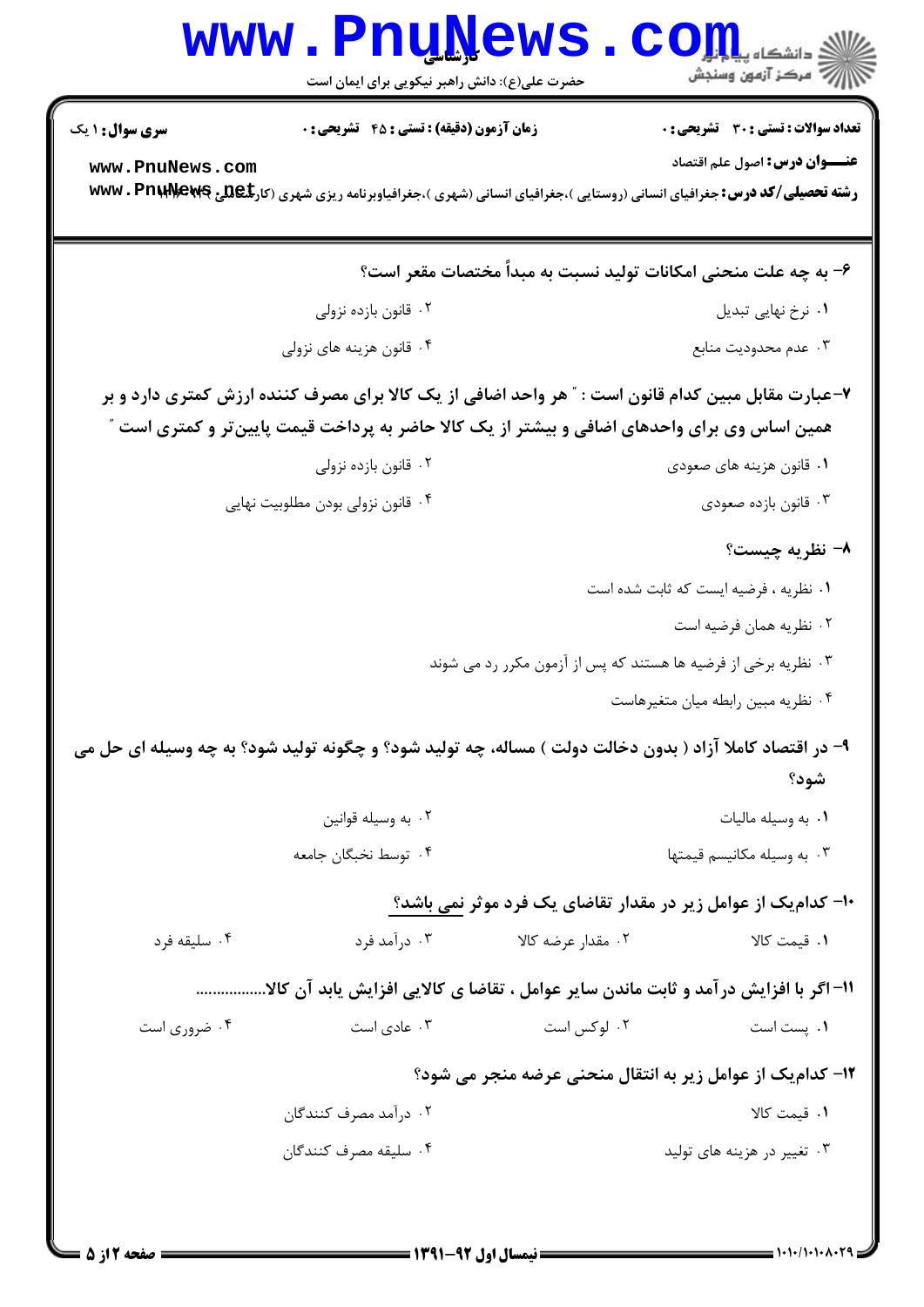|                                           | <b>www.PnuNews</b><br>حضرت علی(ع): دانش راهبر نیکویی برای ایمان است | في دانشگاه پي <b>ام کال</b><br>// مرکز آزمون وسنجش                                                                                                                                                                        |
|-------------------------------------------|---------------------------------------------------------------------|---------------------------------------------------------------------------------------------------------------------------------------------------------------------------------------------------------------------------|
| <b>سری سوال : ۱ یک</b><br>www.PnuNews.com | <b>زمان آزمون (دقیقه) : تستی : 45 گشریحی : 0</b>                    | تعداد سوالات : تستي : 30 ٪ تشريحي : 0<br><b>عنـــوان درس:</b> اصول علم اقتصاد<br><b>رشته تحصیلی/کد درس:</b> جغرافیای انسانی (روستایی )،جغرافیای انسانی (شهری )،جغرافیاوبرنامه ریزی شهری (کار <b>تگهللج WWW . PnukNews</b> |
|                                           |                                                                     | ا– اگر قیمت کالای مکمل $X$ کاهش یابد ، منحنی تقاضا برای کالای $X$                                                                                                                                                         |
|                                           | ۰۲ به سمت راست منتقل می شود                                         | ۰۱ به سمت چپ منتقل می شود                                                                                                                                                                                                 |
|                                           | ۰۴ هر کدام از موارد بالا امکان پذیر است                             | ۰۳ تغییری نمی کند                                                                                                                                                                                                         |
|                                           |                                                                     | ۱۴– هزینه ضمنی، هزینه عوامل تولیدی است که:                                                                                                                                                                                |
|                                           | ۰۲ بنگاه آنها را می خرد                                             | ٠١. مالكيت آنها متعلق به بنگاه مى باشد                                                                                                                                                                                    |
|                                           | ۰۴ همه موارد بالا صحیح است                                          | ۰۳ بنگاه آنها را اجاره می کند                                                                                                                                                                                             |
|                                           |                                                                     | ۱۵- هزینه کوتاه مدت مربوط به دوره ای از تولید است که :                                                                                                                                                                    |
|                                           | ۰۲ همه عوامل تولید ثابت هستند                                       | ۰۱ همه عوامل تولید متغیر هستند                                                                                                                                                                                            |
|                                           | ۰۴ حداقل یک عامل تولید ثابت است                                     | ۰۳ حداقل دو عامل تولید متغیر است                                                                                                                                                                                          |
|                                           |                                                                     | 1۶- هزينه ثابت متوسط با افزايش مقدار توليد                                                                                                                                                                                |
|                                           | ۰۲ افزایش می یابد                                                   | ۰۱ کاهش می یابد                                                                                                                                                                                                           |
|                                           | ۰۴ ابتدا کاهش سپس افزایش می یابد                                    | ۰۳ ثابت باقی می ماند                                                                                                                                                                                                      |
|                                           |                                                                     | ۱۷– تقاطع هزینه نهایی با هزینه های متوسط،                                                                                                                                                                                 |
|                                           | ۰۲ در قسمت صعودی هزینه نهایی است                                    | ۰۱ در حداقل هزینه نهایی است                                                                                                                                                                                               |
|                                           | ۰۴ در قسمت صعودی هزینه متوسط است                                    | ۰۳ در قسمت نزولی هزینه نهایی است                                                                                                                                                                                          |
|                                           |                                                                     | 1۸− در دوره بلند مدت ،                                                                                                                                                                                                    |
|                                           | ۰۲ هزینه های ثابت از هزینه های متغیر بیشتر هستند                    | ۰۱ همه هزینه ها هزینه های ثابت هستند                                                                                                                                                                                      |
|                                           | ۰۴ هزینه های متغیر از هزینه های ثابت بیشتر هستند                    | ۰۳ همه هزینه ها هزینه های متغیر هستند                                                                                                                                                                                     |

#### ۱۹- طبق نظر کلاسیکها اگر بازار کار از تعادل خارج شود کدام عامل، تعادل را مجددا برقرار خواهد ساخت؟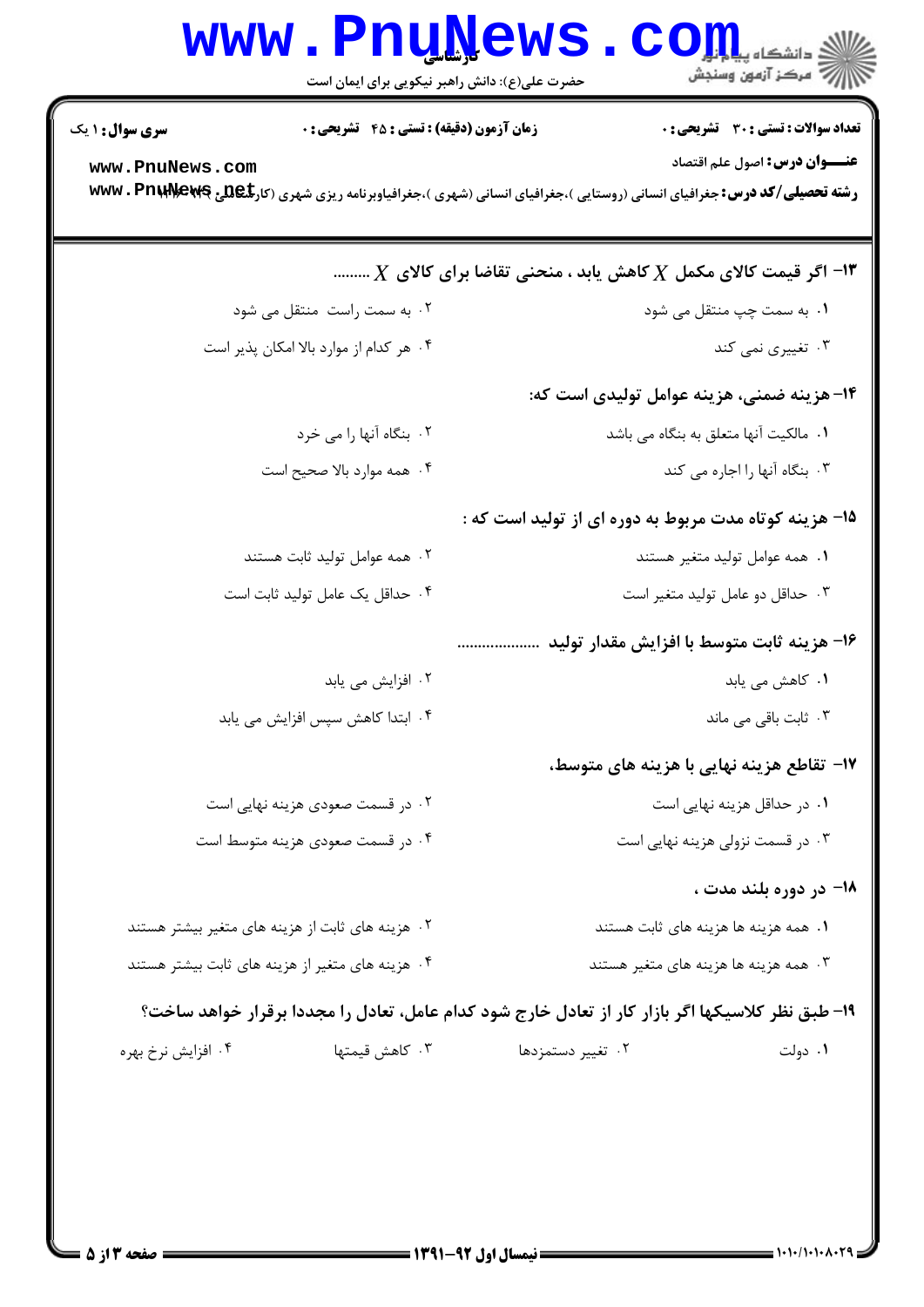# Www.PnuNews.com

| <b>سری سوال : ۱ یک</b>                                                                          | <b>زمان آزمون (دقیقه) : تستی : 45 تشریحی : 0</b>                      |                  | تعداد سوالات : تستي : 30 ٪ تشريحي : 0                                                                                                 |  |  |
|-------------------------------------------------------------------------------------------------|-----------------------------------------------------------------------|------------------|---------------------------------------------------------------------------------------------------------------------------------------|--|--|
| www.PnuNews.com                                                                                 |                                                                       |                  | <b>عنـــوان درس:</b> اصول علم اقتصاد                                                                                                  |  |  |
|                                                                                                 |                                                                       |                  | <b>رشته تحصیلی/کد درس:</b> جغرافیای انسانی (روستایی )،جغرافیای انسانی (شهری )،جغرافیاوبرنامه ریزی شهری (کار <b>تگهللج WWW . Pnuk)</b> |  |  |
|                                                                                                 |                                                                       |                  |                                                                                                                                       |  |  |
|                                                                                                 |                                                                       |                  | ۲۰- سیاست در آمدی چیست؟                                                                                                               |  |  |
|                                                                                                 |                                                                       |                  | ٠١ مديريت تقاضاي كل از طريق حجم پول                                                                                                   |  |  |
| ۰۲ مجموعه ای از اقدامات دولت جهت کنترل نرخ افزایش قیمتها و دستمزدها                             |                                                                       |                  |                                                                                                                                       |  |  |
|                                                                                                 | ۰۳ مجموعه ای از اقدامات دولت جهت افزایش درآمد کارگران                 |                  |                                                                                                                                       |  |  |
|                                                                                                 | ۰۴ مدیریت تقاضای کل از طریق کنترل مالیاتها و مخارج دولت               |                  |                                                                                                                                       |  |  |
|                                                                                                 | <b>۲۱</b> – کدام یک از بازارهای زیر از بازارهای اقتصاد کلان نمی باشد؟ |                  |                                                                                                                                       |  |  |
| ۰۴ بازار کالا و خدمات                                                                           | ۰۳ بازار مالی                                                         | ۰۲ بازار کار     | ۰۱ بازار ارز                                                                                                                          |  |  |
| ۳۲- کدام مورد در محاسبه $GNP$ ثبت می گردد؟                                                      |                                                                       |                  |                                                                                                                                       |  |  |
|                                                                                                 | ۰۲ فروش کالاهای دست دوم                                               |                  | ۰۱ تولید اتومبیل                                                                                                                      |  |  |
|                                                                                                 | ۰۴ فروش سهام و اوراق قرضه                                             |                  | ۰۳ خرید سهام و اوراق قرضه                                                                                                             |  |  |
| ۹۳- افزایش $GNP$ واقعی از یک سال به سال دیگر ناشی از چیست؟                                      |                                                                       |                  |                                                                                                                                       |  |  |
|                                                                                                 | ۰۲ افزایش واقعی میزان تولیدات                                         |                  | ٠١ افزايش سطح عمومي قيمتها                                                                                                            |  |  |
|                                                                                                 | ۴. كاهش سطح عمومي قيمتها                                              |                  | ۰۳ افزايش جمعيت                                                                                                                       |  |  |
|                                                                                                 |                                                                       |                  | ۲۴- با کسر استهلاک از محصول ناخالص ملی کدامیک از گزینه های زیرحاصل می شود؟                                                            |  |  |
|                                                                                                 | ۰۲ محصول ناخالص داخلی                                                 |                  | ٠١ محصول خالص ملي                                                                                                                     |  |  |
|                                                                                                 | ۰۴ درآمد شخصی                                                         |                  | ۰۳ درآمد ملی                                                                                                                          |  |  |
|                                                                                                 |                                                                       |                  | ۹۵- به چه علت نباید ارزش کالاها و خدمات واسطه ای را در $GNP$ لحاظ کرد؟                                                                |  |  |
|                                                                                                 | ۰۲ چون ناشی از تولیدات سال جاری نیستند.                               |                  | ۰۱ به خاطر پرهیز از احتساب مضاعف.                                                                                                     |  |  |
|                                                                                                 | ۰۴ بدلیل اینکه جزء اقتصاد زیر زمینی می باشند.                         |                  | ۰۳ زیرا متاثر از تغییرات قیمت می باشند.                                                                                               |  |  |
| ۲۶– کدام یک از انواع بیکاری در اقتصاد اجتناب ناپذیر است و به طور طبیعی در هر اقتصادی وجود دارد؟ |                                                                       |                  |                                                                                                                                       |  |  |
| ۰۴ بیکاری رکودی                                                                                 | ۰۳ بیکاری اصطکاکی                                                     | ۰۲ بیکاری ادواری | ۰۱ بیکاری ساختاری                                                                                                                     |  |  |
| ۰۲۷ به چه علت خط روند $G\!N P$ درطول زمان صعودی است؟                                            |                                                                       |                  |                                                                                                                                       |  |  |
|                                                                                                 | ۰۲ رشد جمعیت                                                          |                  | ٠١. استفاده از ماشين آلات و تجهيزات در چند شيفت كارى                                                                                  |  |  |
|                                                                                                 | ۰۴ بیکاری بخشی از عوامل تولید                                         |                  | $GNP$ شد. $^{\mathsf{r}}$                                                                                                             |  |  |